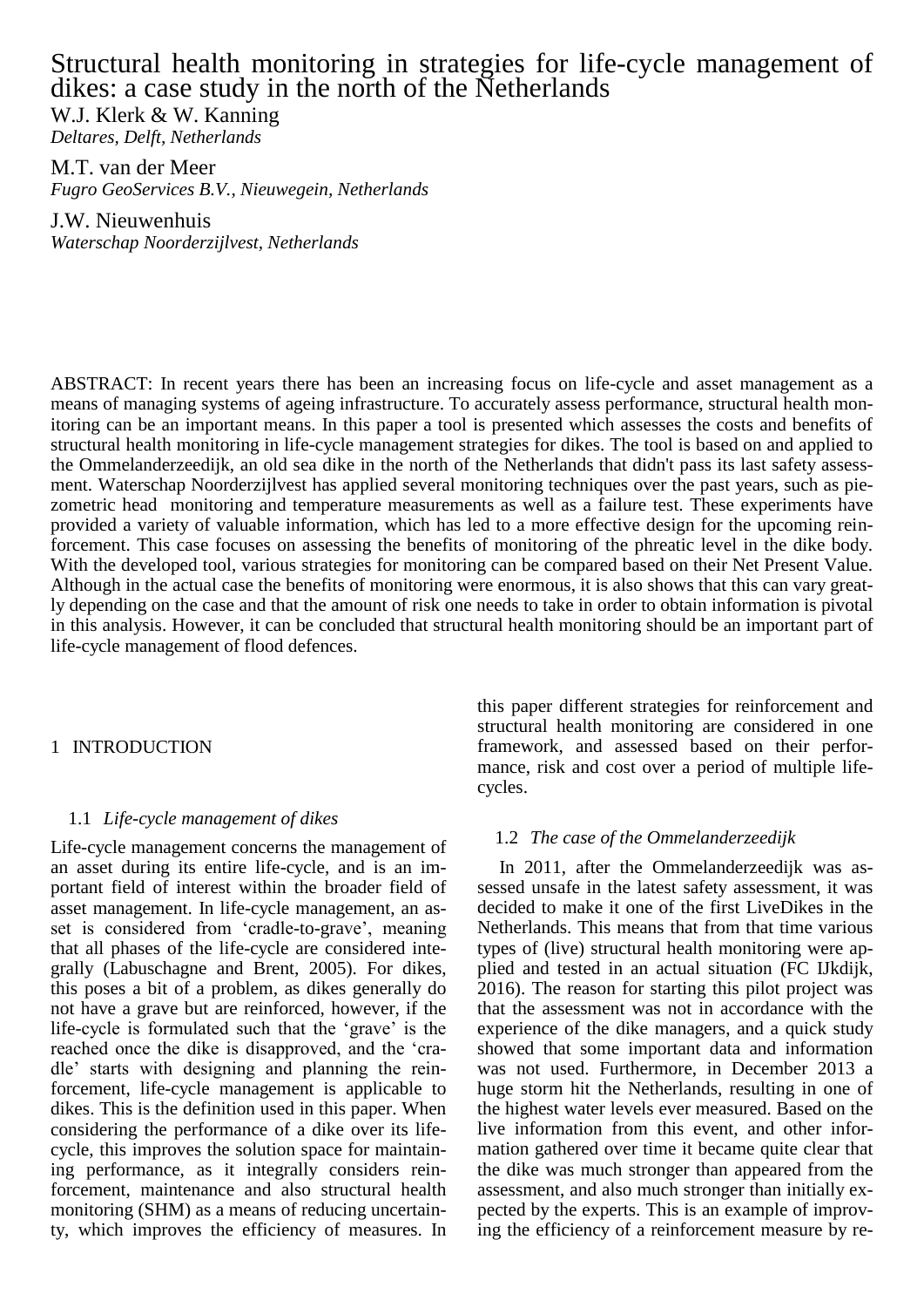ducing uncertainty through SHM. In this paper a method is presented which enables assessing (part of) the benefits of SHM, specifically through measurements of the hydraulic head. First the principle of head monitoring is explained, after which a method is presented for assessing costs and benefits in a lifecycle approach. Based on the case study some conclusions are drawn on the use of Structural Health Monitoring in the lifecycle of a dike, and specifically on the case of the Ommelanderzeedijk.

# 2 MONITORING AND ITS RELATION TO DIKE **STABILITY**

### 2.1 *Geohydraulic failures*

Next to overtopping, geohydraulic failures due to internal erosion and instability are the most recorded failures of dikes (Vorogushyn et al., 2009). Such failures are forced by high water pressures inside the dike, causing either material transport or loss of stability. Such high water pressures can be assessed by monitoring the hydraulic head in the dike. In general the behavior of the hydraulic head, given a certain load combination can vary greatly per dike and is highly uncertain due to a large influence of the structure of the subsoil.



**2013)** 

### 2.2 *Calculation of failure probability*

The slope stability of a dike is typically expressed in terms of a stability factor (SF) that can be computed using e.g. limit equilibrium models. The SF highly depends on the level of the phreatic line in the dike body. For this study, we use a simplified approach for the relation between phreatic line and stability factor:

$$
SF_{kd}(x) = C_1 * ln(x) + C_2
$$
 (1)

Where  $C_1$  and  $C_2$  are constants and x is the level of the phreatic line in m NAP, where NAP is the Dutch reference level.

Thus, for every scenario a factor of stability can be calculated. (Hoffmans, 2007) gives a standard relation between factor of stability and the reliability index:

$$
\beta = A_1 + \frac{SF_{kd} - 1}{A_2} \tag{2}
$$

Where  $A_1$  and  $A_2$  are constants,  $SF_{kd}$  is the characteristic factor of stability and  $\beta$  is the reliability index. For the constants it holds that  $A_1=4$  and  $A_2=0.13$ . However, these are standard constants and these will in reality vary per location and should be derived from a local probabilistic analysis.

# 2.3 *Scenarios to address subsoil uncertainties*

Due to the large uncertainty in subsoil build-up, in order to calculate failure probabilities for geohydraulic failure mechanisms a scenario approach can be used. In this approach, different subsoil scenarios are defined, each possibilities given the available measurements from for instance cone penetration tests. In a failure probability calculation such subsoil scenarios are weighed using scenario probabilities, using the following relation:

$$
P_f = \sum_i P_{fi} P(S_i)
$$
 (3)

Where  $P_f$  is the total failure probability, which is the sum of the products of scenario probability  $(P(S_i))$  and failure probability given scenario *i*  $(P_{fi})$ for all scenarios. Due to obtained information by measuring and monitoring, some scenario probabilities might be reduced, resulting in a change in total failure probability.

As the behavior of the phreatic level in a dike is very dependent on the load condition and the structure of the subsoil inside the dike, monitoring this level can also lead to excluding or reducing the probability of certain scenarios. When applying head monitoring, the phreatic level can be related to the outside water level (if necessary combined with other forcings such as rainfall), which gives a relation between observed load and observed phreatic level.

As each subsoil scenario implicates a certain phreatic level (with some (measurement) uncertainty), monitoring can result in observations that contradict certain scenarios. By using Bayesian updating such observations can be implemented in the probability calculation, resulting in a more realistic failure probability estimate, based on actual observations.

# 2.4 *Implementing observations in a scenario approach*

The next step is to connect observations in the field to the different possible scenarios. This means that based on the observations scenarios can be more or less likely, and estimates of scenario probabilities can be based on evidence gathered by monitoring. In this study a simplified approach is taken towards the behavior of the phreatic level given a certain water level. Three linear relations with different responses are assumed, resulting in different phreatic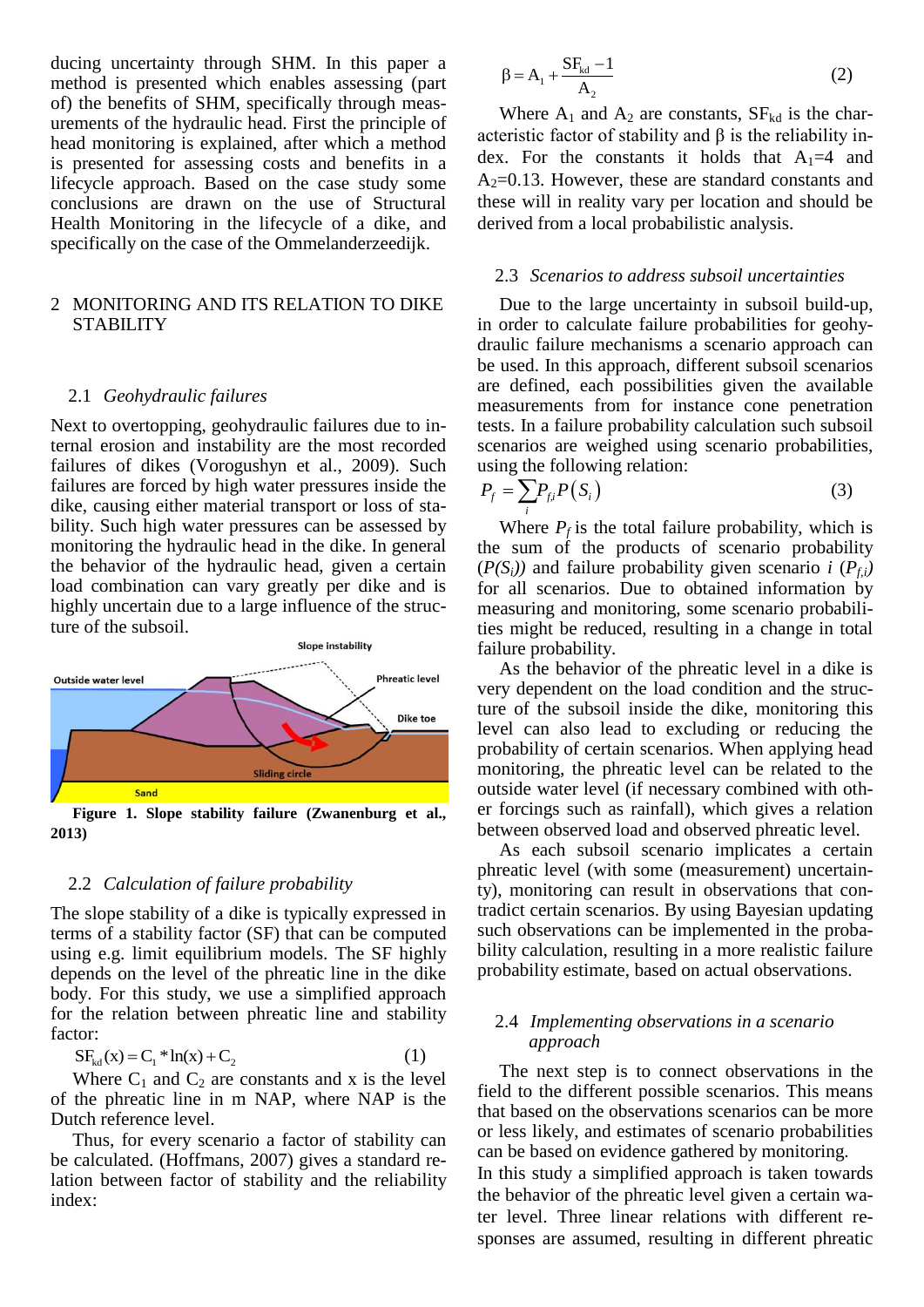

<span id="page-2-0"></span>**Figure 2. Different scenarios for the level of the phreatic line at daily (dotted) and extreme (solid) circumstances**

levels at design conditions, but similar levels under daily circumstances. It is assumed that the build-up of the dike is sufficiently simple to be able to measure the phreatic line based on 1 measurement point. This results in the following formula for the response of the phreatic line given a certain outside water level:

$$
x_{\text{seen},\text{fl}} = h_{\text{fl,seen}} + \delta h_{\text{fl}} + FR(h - h_{\text{fl,seen}})
$$
(4)

Where  $x_{\text{scen,fl}}$  is the positioning of the phreatic line given water level h  $[m \text{ NAP}]$ ,  $h_{fl,seen}$  is the base postion of the phreatic line [m NAP], *δhfl* the rain infiltration [m] and *FR* the response given a high water [-].

Implementation of measurements in probability distributions or scenario probabilities can be done by Bayesian updating. Assuming an a priori distribution P(θ) of the scenario probability at t=0, gathering observations  $x_n$  at  $t = n$ , will yield an a posteriori distribution  $P(\theta|x_n)$ , for which it holds that:

$$
P(\theta \mid x_{n}) = P(\theta)f(x_{n} \mid \theta)
$$
\n(5)

Where  $f(x_n|\theta)$  is the likelihood function. For  $t =$ n+1 it holds that  $P(x_{n+1}) = P_n(\theta) f(x_{n+1}|\theta)$ . So the posteriori distribution at  $t = n$  is the priori distribution for  $t = n+1$ . Such, monitoring data can be used to gradually update the scenario probabilities.

When monitoring hydraulic heads, in general measurements are taken under daily circumstances (Serviceability Limit State). In a scenario approach, this could mean that a measured water and phreatic level at daily circumstances already give a clear distinction between the scenarios. However, the scenarios are meant to representatively cover the range of possible phreatic levels, and are not three distinctive possible truths. Especially as dikes can behave very discontinuous (i.e. sudden sharp increases in phreatic level due to heterogeneity). Therefore there is additional extrapolation uncertainty when drawing conclusions regarding the Ultimate Limit State, given observations in the Serviceability Limit State. This is illustrated in [Figure 2,](#page-2-0) where under daily circumstances (dotted line) the differences are minor, but

under extreme circumstances (solid line) the differences are significant.

Assuming a normal distribution for the likelihood function yields the following formula:

$$
L_{\text{seen}}(x_{\text{seen},\text{fl}},\sigma_{\text{L}} | x_{\text{fl}}) = (2\pi\sigma_{\text{L}})^{-\frac{1}{2}} * e^{-\frac{1}{2*\sigma_{\text{L}}^{2}*(x_{\text{fl}} - x_{\text{seen},\text{fl}})^{2}}}
$$
(6)

Where,  $x_{\text{fl}}$  is the measured phreatic level,  $x_{\text{seen,fl}}$  is the phreatic level according to the scenario.  $\sigma_{\rm L}$  is the standard deviation of the likelihood function. In order to account for the extrapolation uncertainty this standard deviation can be assumed dependent on the distance of the measured water level to the design water level, using the following formula:

$$
\sigma_{\rm L} = \sigma_{\rm meas} + (h_{\rm max} - h_{\rm meas}) \cdot f_{\rm extr} \tag{7}
$$

Where  $\sigma_{\text{meas}}$  is the measurement uncertainty of head monitoring equipment (typically 20 cm),  $h_{max}$  is the design water level,  $h_{meas}$  is the measured water level and f<sub>extr</sub> is a factor for the extrapolation uncertainty. In this case  $f_{\text{extr}}$  was assumed to be 0.5 based on expert judgement and analysis of the findings during the monitoring project. It has to be noted that this is a very case-specific relation, and it cannot be used for other cases. [Figure 3](#page-3-0) shows an example of the relation between priori (dashed line) and updated scenario probability (dots) for a single observation, in a case where the actual scenario is 3 and all priori scenario probabilities are 1/3. It can be seen that Scenario 2 is very distinctive and contradicts observations; therefore the probability is rapidly reduced. Scenarios 1 and 3 are more similar, and it requires a certain water level for  $P(S_3)$  to become equal to 1 (approximately 5 m NAP). Multiple measurements lower than 5 meters will also yield  $P(S_3)$ , as uncertainty is averaged.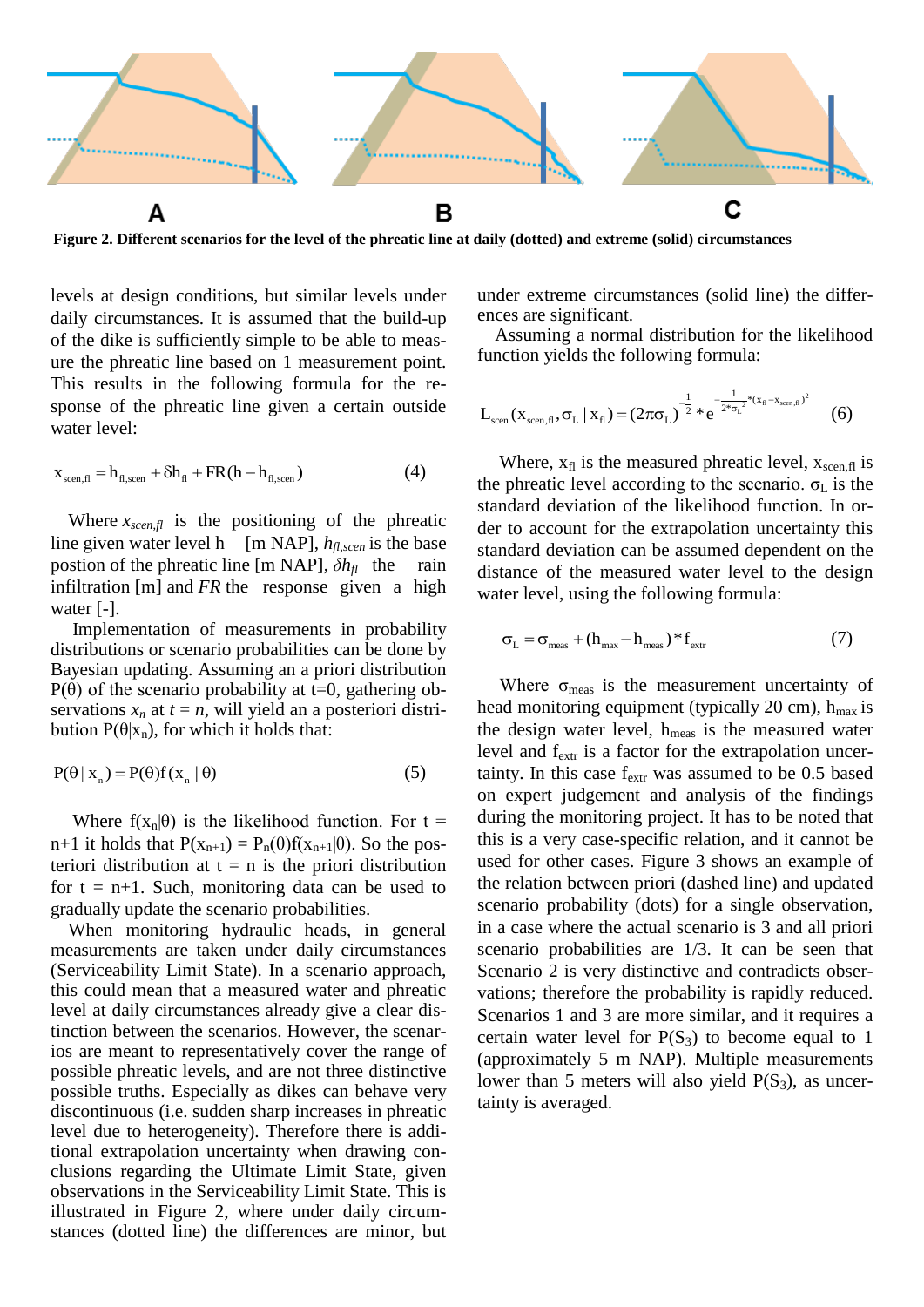



<span id="page-3-0"></span>**Figure 3. Difference between priori(dashed lines) and posteriori (dots) scenario probabilities for single observations of different water levels for phreatic line scenario 3.**

# 3 MODEL & CASE STUDY

#### 3.1 *Introduction*

Using the previously outlined steps monitoring can be included in life-cycle analysis of a flood defence and its influence on costs and risks during the lifecycle, given a certain strategy, can be estimated, enabling evaluating long term benefits of different strategies. In a case study the influence of SHM on long term investments is considered. Three cases are considered: the first two cases consider a sea dike that failed the safety assessment ('rejected' or 'disapproved'), comparable to the Ommelanderzeedijk in the introduction. In the first case the costs and benefits of a monitoring action are assessed afterwards, so it is a hindcasting analysis, which provides insight in the benefits of the SHM at the Ommelanderzeedijk. The second case forecasts costs and benefits of the same monitoring action, so it gives insight in what would result from a comparison before starting the SHM-program. The third case considers a similar dike, but in a different life-cycle stage, namely right after reinforcement. In that case the dike is well above the minimum required performance level. For the scenarios of the phreatic level three scenarios are assumed, which are listed in [Table 1.](#page-3-1)

**Table 1. The three scenarios used for the phreatic line.**

<span id="page-3-1"></span>

| Scenario | $h_{\text{fl,scen}}$<br>L-1 | $\delta h_{fl}$ | <b>FR</b><br>$\lceil - \rceil$ | phreatic level at design<br>water level<br>[m NAP] |
|----------|-----------------------------|-----------------|--------------------------------|----------------------------------------------------|
|          |                             | 0.5             | 0.6                            | 4.5                                                |
|          |                             | 0.5             | 0.8                            | 5.5                                                |
|          |                             | 0.25            | 0.25                           | 2.5                                                |

# <span id="page-3-3"></span>3.2 *Strategies for life-cycle management*

The main question of this case study is what would be a good strategy to implement structural health monitoring in the life-cycle of a dike, for instance: how long should we monitor, and at which point during the life-cycle? In the first two cases ,two strategies are considered: the first is the 'usual' approach, where the dike is reinforced after being disapproved, monitoring is not considered in this strategy. In the second strategy 'project monitoring' is considered: after disapproval, SHM is carried out in order to reduce uncertainty before reinforcement. Downside is that this delays the reinforcement by approximately 1 year, meaning that the dike is in a disapproved state for an extra year compared to the first strategy.

In the third case, due to the dike being in a different life-cycle stage, another strategy is possible, namely monitoring before disapproval. In this third strategy the dike is monitored for a longer period of time during the life-cycle, well before disapproval.



<span id="page-3-2"></span>**Figure 4. Influence of monitoring and reinforcement on performance.** 

The advantage is that this gives more time for monitoring, which increases the probability of an extreme water level occurring during the monitoring period, and hence the amount of information obtained will be higher. Due to the decreased time pressure the annual costs of monitoring will also be lower, in this case it is assumed that they will be  $1/3^{rd}$  of the annual costs for strategy 2. Strategies comprise of certain rules for decisions, resulting in the simulated performance over time, as shown in [Figure 4.](#page-3-2) Here it can be seen that the information obtained by monitoring can result in postponement or acceleration of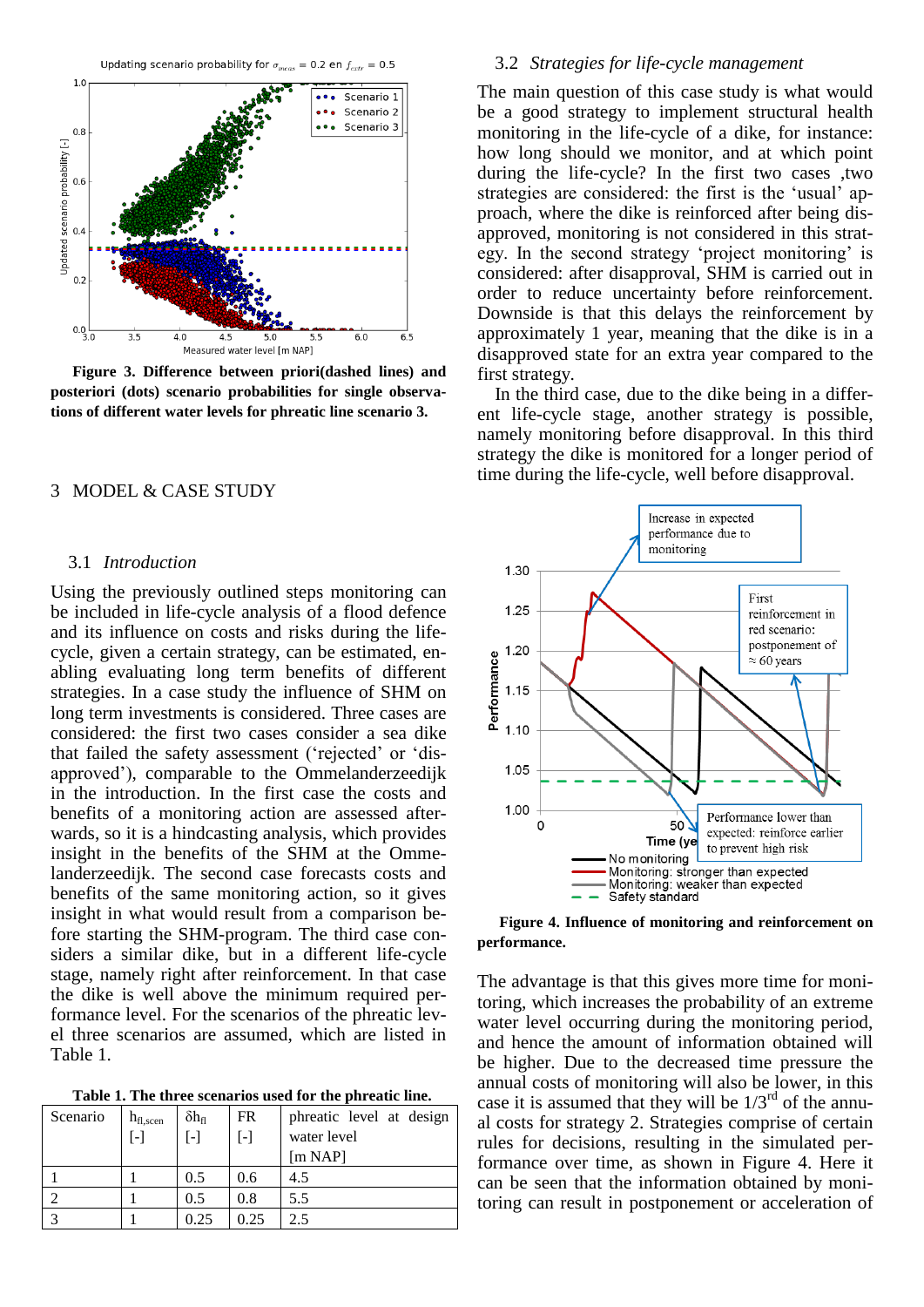a reinforcement, due to a change in performance estimate.

# 3.3 *Comparison of strategies*

The comparison of strategies can be done based on costs, risks and performance during the life-cycle. However, as this study considers investments over a longer period of time, these have to be made comparable, which can be done by discounting the costs in order to calculate their net present value, which is the value of the investment at the current day. This enables calculation of the total costs and benefits of an investment, over the life-cycle (Garvin and Cheah, 2004). The same approach can be used for the risk: as this is the virtual yearly cost of failures. Combining Net Present Cost and Risk to Net Present

Value yields the following formula:  
\n
$$
NPV = \sum_{n=1}^{N} \frac{I}{(1+r)^n} + \sum_{n=1}^{N} \frac{P_f D}{(1+r)^n}
$$
\n(8)

Where *NPV* is the Net Present Value in  $\epsilon$ ; *I* is an investment (e.g. dike reinforcement) in  $\epsilon$ ; *r* is the discount rate;  $P_f$  is the annual failure probability of the dike section and *D* is the damage of a failure in  $\epsilon$ ; The NPV is calculated by summing up costs of all *N* years. For *N*, 200 years is used, as investments after this time horizon do not have any influence on the results. The principle of Net Present Value means that SHM can result in three types of benefits: a cheaper reinforcement due to reduced uncertainty, postponing a reinforcement due to higher estimated failure probability and reduction of risk due to earlier detection of lower than expected dike strength.

As there are different subsoil scenarios, in each scenario strategies will result in different risks and investments. These can be weighed by using a Bayesian pre-posterior analysis (Ben-Zvi et al., 1988; Klerk et al., 2015), in which the outcomes of the different scenarios are weighed based on their a priori probabilities. Thus the average expected Net Present Value can be calculated for a strategy, and compared with that of another strategy.

# 3.4 *Including uncertainty in measurements*

One of the pivotal aspects of analyzing long term benefits of SHM for dikes, is the fact that the expected value of information is rather uncertain, as it is highly dependent on whether an extreme event is recorded or not. This is simulated by generating yearly values from an extreme value distribution of the water levels, which gives an annual maximum water level. [Figure 5](#page-4-0) shows an example generation of 10 time series of 10 years. If there would be monitoring during these 10 years, the black scenario would give a lot of information in year 5, the green

would give a lot of information in year 8, but before the added value of monitoring is very limited due to a lack of observed extremes. By using a Monte Carlo realization of such time series the uncertainty in water levels is simulated, resulting in uncertain benefits and thus an uncertain Net Present Value.



<span id="page-4-0"></span>**Figure 5. Realizations for water levels as simulated in the model.**

# 4 RESULTS

### 4.1 *Case 1: Disapproved sea dike: hindcasting*

The first case is a hindcasting study of the actual benefits at a simplified version of the Ommelanderzeedijk. In this case two strategies are compared as mentioned in section [3.2.](#page-3-3) [Table 2](#page-4-1) shows the a priori scenario probabilities that are used.

<span id="page-4-1"></span>**Table 2. Scenario probabilities for case 1 for both strategies**

| Scenario | A priori scenario probability |            |  |
|----------|-------------------------------|------------|--|
|          | Strategy 1                    | Strategy 2 |  |
|          | 0.05                          |            |  |
|          |                               |            |  |
|          | ገ በና                          |            |  |

In this case different scenario probabilities are assumed for the scenarios. This can be done, as a hindcasting study is done with a fixed scenario. In this case the 'actual scenario' was scenario 3. However, if strategy 1 would have been fully executed this would imply that the assessment (scenario 2) would be believed, which was not the case. To include the benefits of 're-evaluating' the assessment result, for strategy 2 different scenario probabilities are used.

The Net Present Value over a period of 200 years is between 5 and 35% lower for strategy 2 than for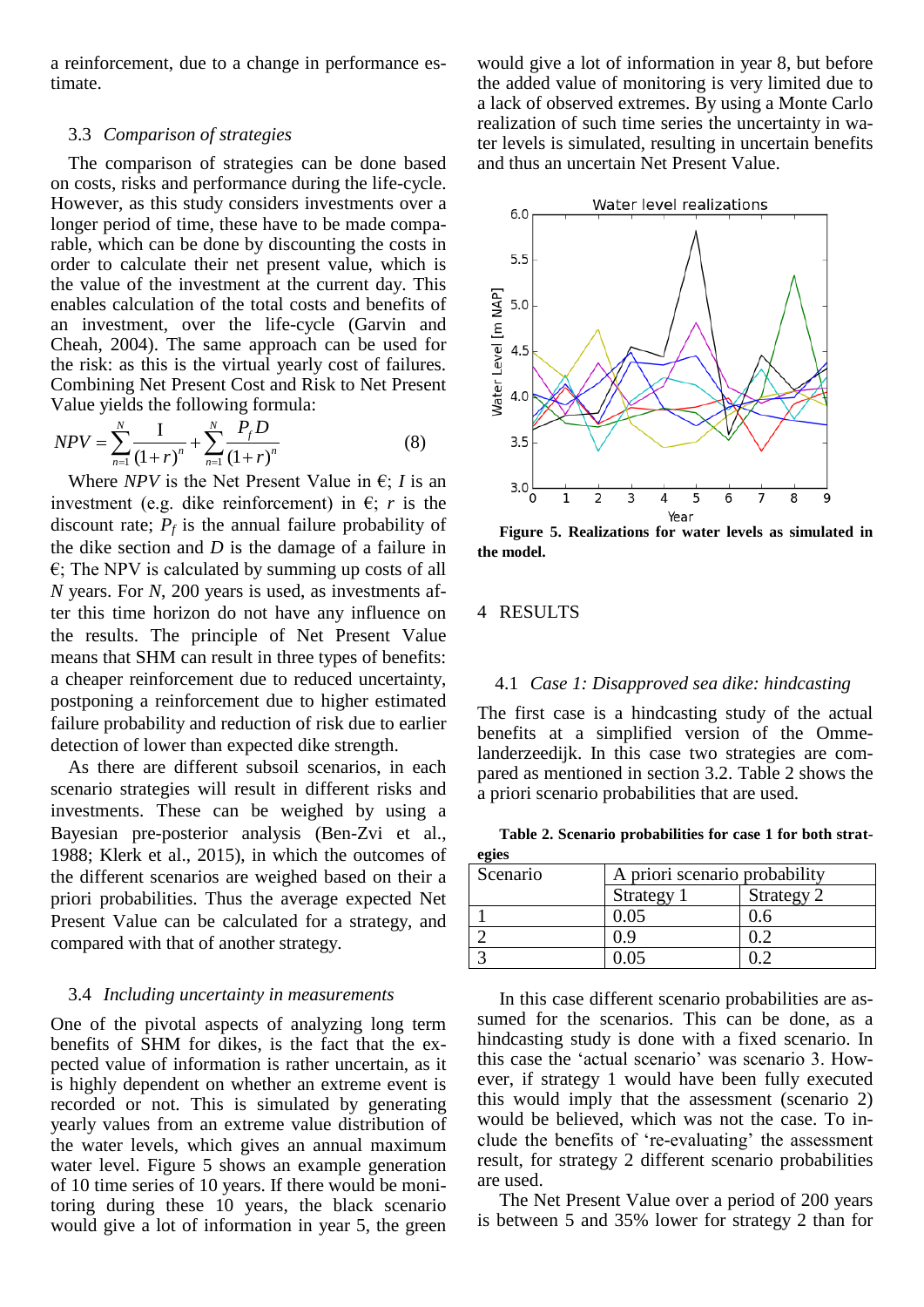strategy 1, meaning that the additional information obtained by monitoring gives a significant reduction in overall cost and risk. [Figure 6](#page-5-0) shows the direct costs of the first reinforcement for both strategies.

From this, in the wide range of possible reinforcement costs for strategy 2 (between 5 and 12  $M\epsilon$ ), the influence of uncertainty in value of information from monitoring can be clearly observed. Due to this uncertainty in some cases monitoring might not lead to any benefits (e.g. if no high water level is recorded), or it might reduce reinforcement costs by around 50%. As in the actual case, the

measured water level was extremely high, it is estimated that the benefits of monitoring at the Ommelanderzeedijk, in this context, would be at least around 40% of the reinforcement costs. So for this particular case monitoring has clear benefits.



<span id="page-5-0"></span>**Figure 6. Direct cost of the first reinforcement for strategy 1 (grey), and strategy 2 (white).**

### 4.2 *Forecasting*

In order to forecast the benefits of different strategies a Bayesian pre-posterior analysis is used. For a preposterior analysis, in order to make a valid comparison between strategies, the same priori probabilities have to be used, as the results are weighed based on these probabilities. In this case, the scenario probabilities for scenarios 1 to 3 are 0.6, 0.2 and 0.2 respectively. [Figure 7](#page-5-1) shows the Net Present Values for 200 years for both strategies for each scenario. For Scenario 3, it can be seen that the shaded area is slightly left of the dashed line, meaning that even though the reinforcement would need to be postponed, it would still yield benefits. For Scenario 1 this is not the case, and for Scenario 2 it is clear that postponing the reinforcement in order to monitor is not cost-efficient, as the additional risk is much higher than the expected benefits (i.e. shaded area is right of the dashed line).

If the three scenarios are summed up based on their scenario probabilities the 200-year NPV for strategy 1 would be  $15.2(10.8/25.9)$  ME, while the NPV for strategy 2 would be 20.6(9.9/40.7) M€, where the values between brackets denote 5/95% values.

From the results from this pre-posterior analysis it is shown that the benefits beforehand were not that clear, which raises the question whether the analysis sufficiently covers all benefits, and if the situation at the time it was decided to start a monitoring program was correctly represented in the model. However, from the analysis it can be seen that in cases where the risk is still relatively low, project monitoring can yield considerable benefits, but that for some cases taking extra risk to monitor is not cost-efficient. Also it has to be noted that only a part of the benefits of monitoring is considered.



<span id="page-5-1"></span>**Figure 7. Total Net Present Value for the two strategies for three scenarios. Dashed lines denote the NPV for strategy 1, shaded areas denote the (uncertain) NPV for strategy 2.**

### 4.3 *Lifecycle monitoring*

Based on the findings of the forecasting example a third case was studied, again with the same dike and same scenarios, but now in a different stage of the life-cycle. This enables a new strategy: lifecycle monitoring, where a monitoring project is not carried out immediately before reinforcement, but during the lifecycle in order to prevent time pressure and postponement of the reinforcement. The initial situation at t=0 is a dike which has been reinforced approximately 25 years ago and will be reinforced in approximately 25 years. [Figure 10](#page-6-0) shows the performance in time for this strategy. The black line representing the strategy without monitoring shows a regular interval for reinforcement, whereas the for instance the red dotted line shows a clear 'learning effect' between year 10 and 16, where the estimated factor of stability is increased from 1.06 to 1.16, resulting in a postponement of the reinforcement by 47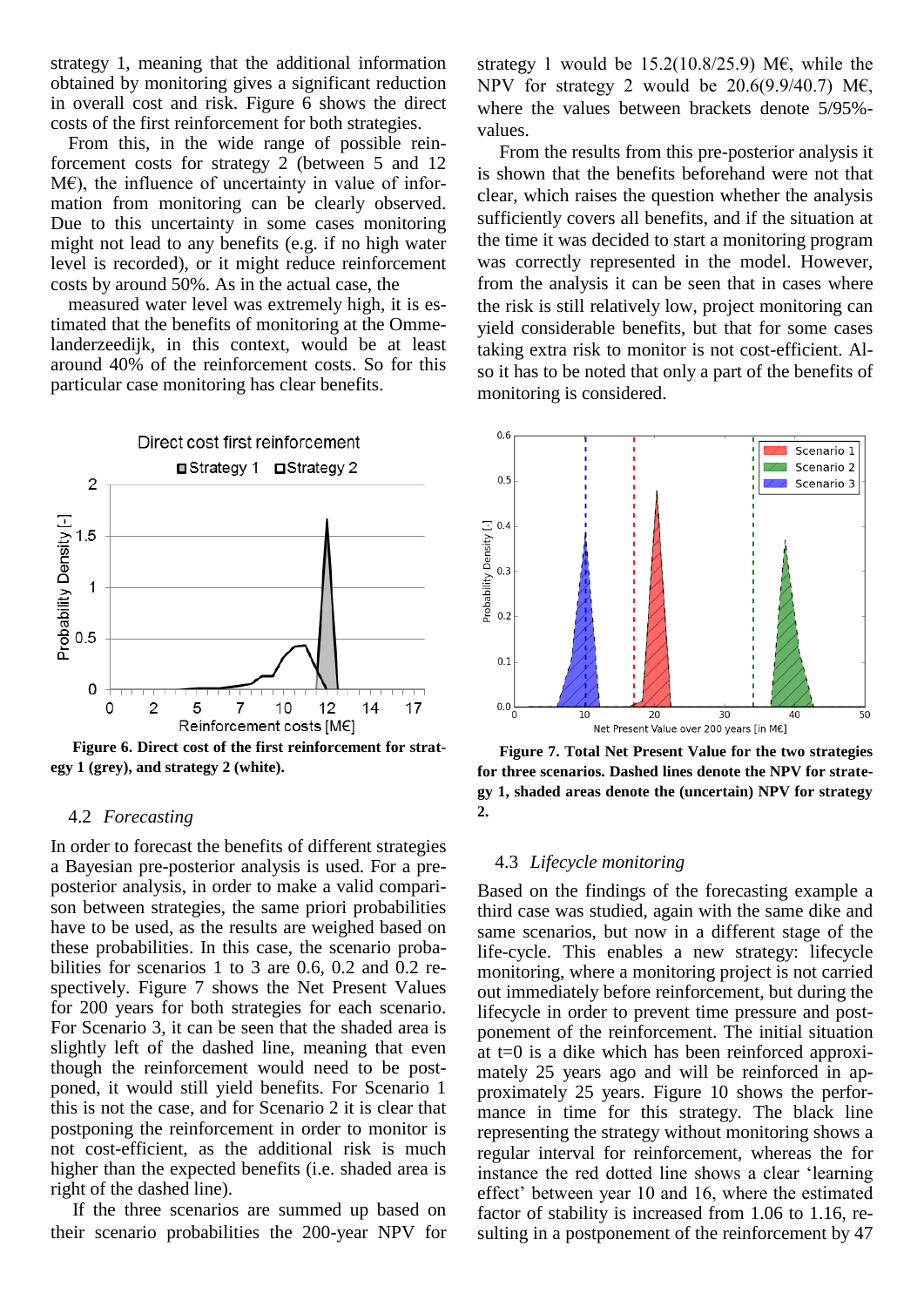

<span id="page-6-0"></span>**Figure 10 Performance in time for two strategies: Lifecycle monitoring and normal reinforcement. By the gradual changes in the red lines the influence of monitoring can be clearly observed.**



<span id="page-6-1"></span>**Figure 9 Total Net Present Value for lifecycle monitoring (shaded areas), and normal reinforcement (dotted lines).**

years. [Figure 10](#page-6-0) shows the Net Present Value per scenario. It can be seen that for scenario 1, there is no benefit by monitoring. This is due to the fact that the initial averaged failure probability, based on weighing the scenarios is approximately equal to the failure probability in scenario 1. The benefits of reducing scenario uncertainty in general are not taken into account in the model. For scenario 2 it is signaled that the dike is weaker than expected, but as the risk is much lower than the cost for monitoring and the extra cost due to the fact that the dike is reinforced earlier, the total Net Present Value is much higher. In scenario 3, due to a large postponement of the reinforcement (also observed in [Figure 10\)](#page-6-0), the Net Present Cost are reduced significantly, resulting in a lower Net Present Value.



<span id="page-6-2"></span>**Figure 9. Total Net Present Value for lifecycle monitoring (shaded areas), and normal reinforcement (dotted lines) with increased risk.**

#### 4.4 *Influence of balance in cost and risk*

From the results in the preceding paragraph it becomes clear that a pivotal factor in the preposterior analysis is the balance between costs and risk. In the cases, the risk was very small, relative to the cost, meaning that the influence of the cost, dominated the analysis. For instance, in [Figure 9,](#page-6-1) the risk is reduced by approximately 40% for scenario 2, but the cost at the same time increases by approximately 40%. In order to put this in perspective a sensitivity analysis was done where the damage was multiplied by a factor 10, in order to achieve a better balance between risk and cost. It should be noted that the safety standard should be based on this balance in order to ensure optimal investments. [Figure 9](#page-6-2) shows an